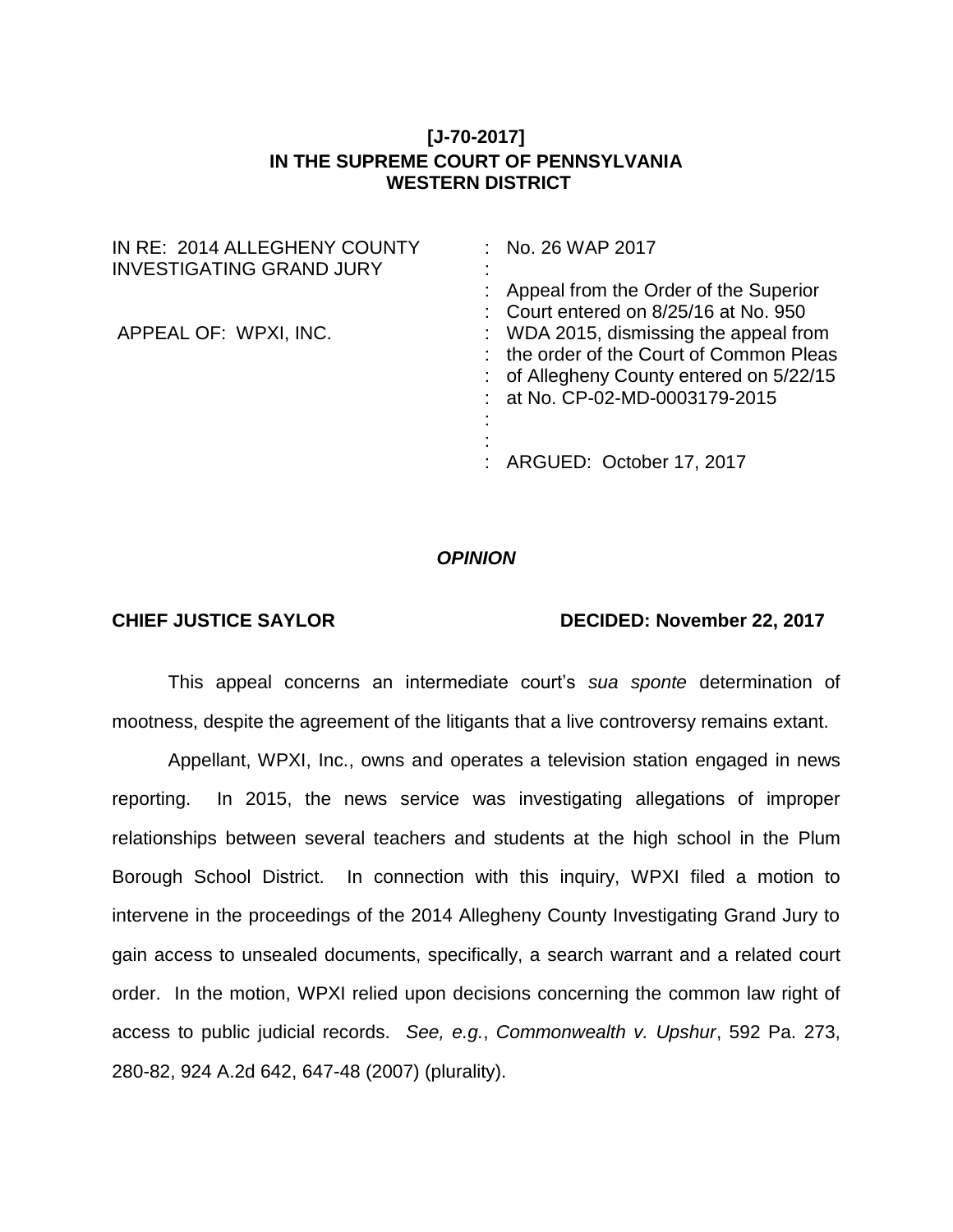The grand jury supervising judge denied relief on the motion. While acknowledging that a presumption of openness attaches to public judicial records generally, she reasoned that this presumption does not extend to records in grand jury proceedings. *Accord United States v. Smith*, 123 F.3d 140, 156 (3d Cir. 1997) ("[T]here is no common law right of access to grand jury materials."). Further, she concluded that the concern for secrecy attending grand jury matters outweighed WPXI's interest in gaining access.

In the course of her opinion, the supervising judge commented that "an individual who accepted a grand jury subpoena may have provided one media outlet with a copy of [the search warrant]." *In re 2014 Allegheny Cty. Investigating Grand Jury*, No. CP-02-MD-0003179-2015, *slip op.* at 4 (C.P. Allegheny July 23, 2015). She reasoned, however, that such a disclosure had no impact on the maintenance of secrecy for the documents within her control as the supervising judge of a grand jury. *See id.* at 4-5.

WPXI lodged an appeal, which was dismissed by a panel of the Superior Court upon its *sua sponte* invocation of the mootness doctrine. *See In re 2014 Allegheny Cty.* Investigating Grand Jury, 147 A.3d 922 (Pa. Super. 2016).<sup>1</sup> The panel explained that a matter is moot, and therefore nonjusticiable, "when a determination is sought on a matter which, when rendered, cannot have any practical effect on the existing controversy." *Id.* at 923-24 (quoting *Printed Image of York, Inc. v. Mifflin Press, Ltd.*, 133 A.3d 55, 59 (Pa. Super. 2016)). According to the panel, WPXI conceded in its brief that it had access to both of the documents that it sought,<sup>2</sup> and thus, a ruling in the

 $\overline{a}$ 

 $1$  The mootness issue was not raised in the briefs filed in the Superior Court, and both parties to the present appeal relate that they agreed at oral argument before the panel that the matter was not, in fact, moot.

<sup>2</sup> WPXI's brief did indicate that the search warrant had been disclosed publicly. *See*  Brief for Appellant in *In re 2014 Allegheny Cty. Investigating Grand Jury*, 147 A.3d 922, (continued…)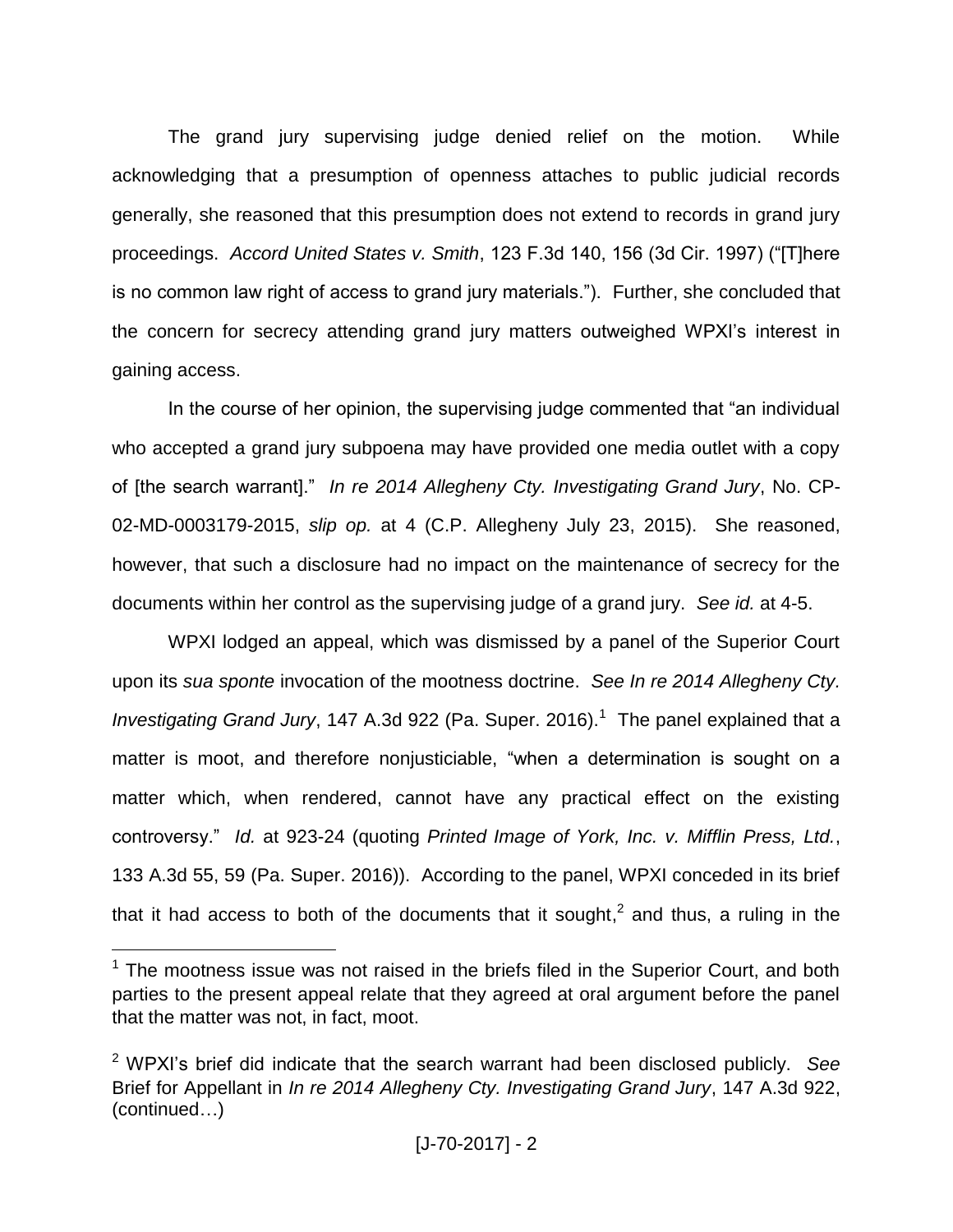company's favor would have no practical effect. We allowed appeal to address the mootness issue.<sup>3</sup>

WPXI argues that public disclosure of judicial records does not moot a request for access from an official source. The company explains that news organizations have a compelling interest in verifying the accuracy and completeness of information, and accordingly, they cannot simply rely on an internet posting of the information. In this regard, WPXI highlights that it risks exposure to liability if information obtained from a non-public source is false or misleading. *See* Brief for Appellant at 16 (citing *Mosley v. Observer Publ'g Co.*, 427 Pa. Super. 471, 479, 629 A.2d 965, 969 (1993)). To the extent this Court would accept the Superior Court's determination of mootness in the first instance, WPXI invokes the various exceptions under the mootness doctrine. *See generally Commonwealth ex rel. Kearney v. Rambler*, 613 Pa. 32, 40-41, 32 A.3d 658, 663 (2011) (discussing the justiciability, despite the technical mootness, of issues that are of great public importance or are capable of repetition while evading review).

The Commonwealth, as appellee, concurs with WPXI that the issues raised on appeal in the Superior Court were not moot. "[T]o give a proper foundation for consideration of the propriety of the Superior Court's decision," the Commonwealth proceeds to discuss the exceptions to the mootness doctrine. Brief for Appellee at 5.

 $\overline{a}$ 

<sup>(…</sup>continued)

<sup>2015</sup> WL 12752654, at \*19. As to the order in question, the panel reasoned that WPXI had access to that order, since it had included in its brief a reference to a website link to an internet posting of the order. *See In re 2014 Allegheny Cty. Investigating Grand Jury*, 147 A.3d at 924.

 $3$  In light of the limited basis on which appeal was allowed, we offer no opinion concerning whether grand jury materials of the type at issue here are subject to a right of access either on common law or constitutional grounds.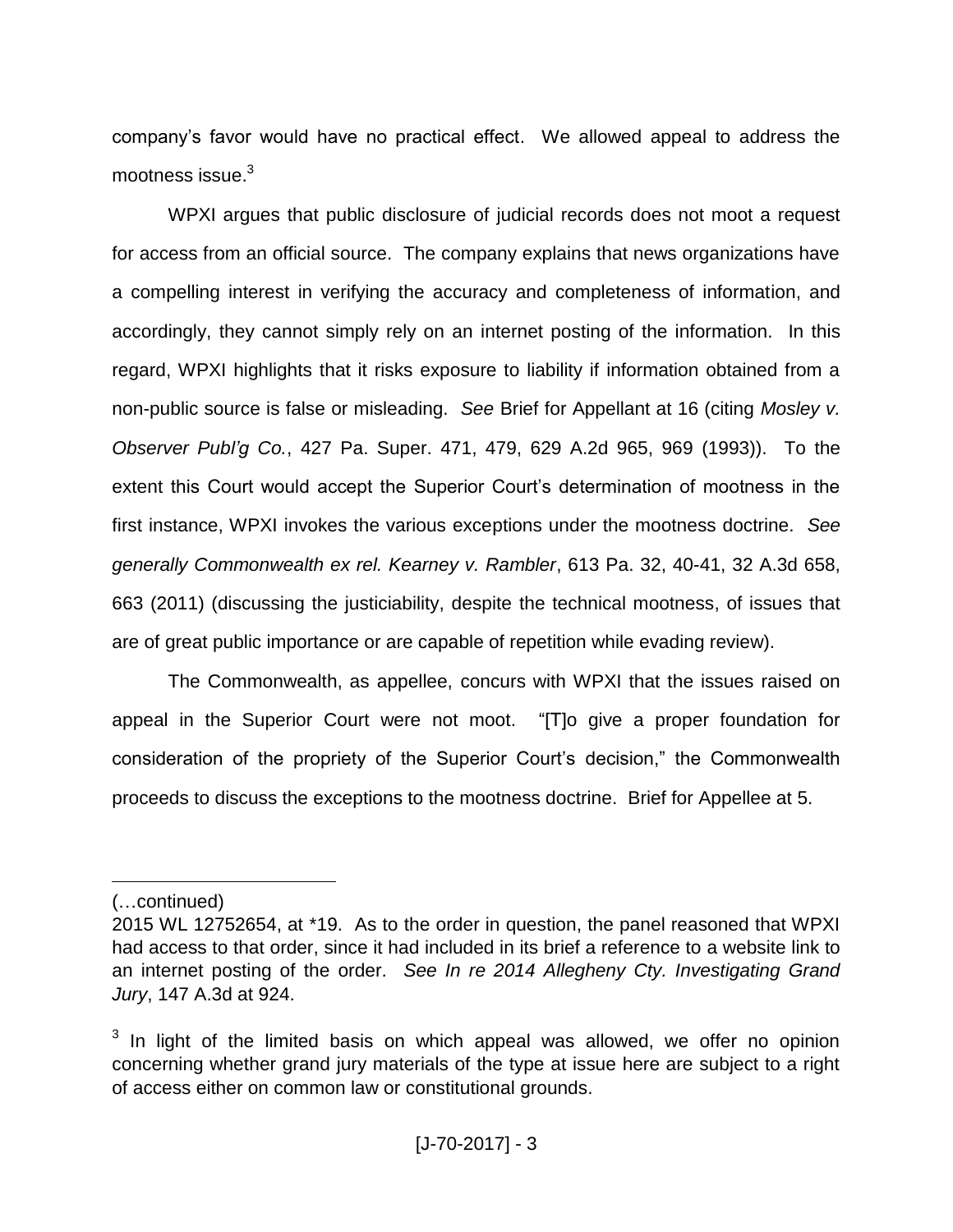We agree with WPXI that the common law right of access to public judicial records is not obviated by any and all forms of dissemination by third-party sources. Notably, this Court recognizes the important role of a vigorous free press in a democratic society. *See, e.g.*, *In re Dauphin Cty. Fourth Investigating Grand Jury*, 610 Pa. 296, 327 n.6, 19 A.3d 491, 509 n.6 (2011). We also appreciate the need for responsible media organizations to verify information, not only to protect against liability, but in furtherance of their professional calling to provide the public with accurate reporting. In this regard, we observe that the internet hosts a vast conglomeration of information with "varying degrees of reliability, permanence, and accessibility." *Pickett v. Sheridan Health Care Ctr.*, 664 F.3d 632, 648 (7th Cir. 2011).

We are cognizant that various courts, including this one, have found disclosure requests to be moot in light of the availability of other avenues for access. $4$  There may indeed be circumstances in which it would be unreasonable for a person or organization to maintain a request for access to information that has been distributed widely via reliable sources and is readily verifiable. We are disinclined, however, to sustain a *sua sponte* mootness determination offering no assessment concerning reliability, verifiability, or completeness. Moreover, this Court has previously declined to reach outside the record to address mootness in circumstances involving a sharply presented

 $\overline{a}$ 

<sup>4</sup> In *Smith*, 123 F.3d at 140, the United States Court of Appeals for the Third Circuit found that a request by newspapers for a document was moot because the media organizations already possessed copies. *See id.* at 145-46. In *Commonwealth v. Long*, 592 Pa. 42, 922 A.2d 892 (2007), this Court indicated that a media request for access was moot in light of a third-party disclosure. *See id.* at 50, 922 A.2d at 897.

The treatment of the mootness concern in *Long*, however, was cursory, and the Court determined that exceptions to the mootness doctrine pertained in any event. *See id.* Accordingly, we decline to treat *Long* as binding authority for the proposition than any third-party disclosure will moot a request for access from an official source.